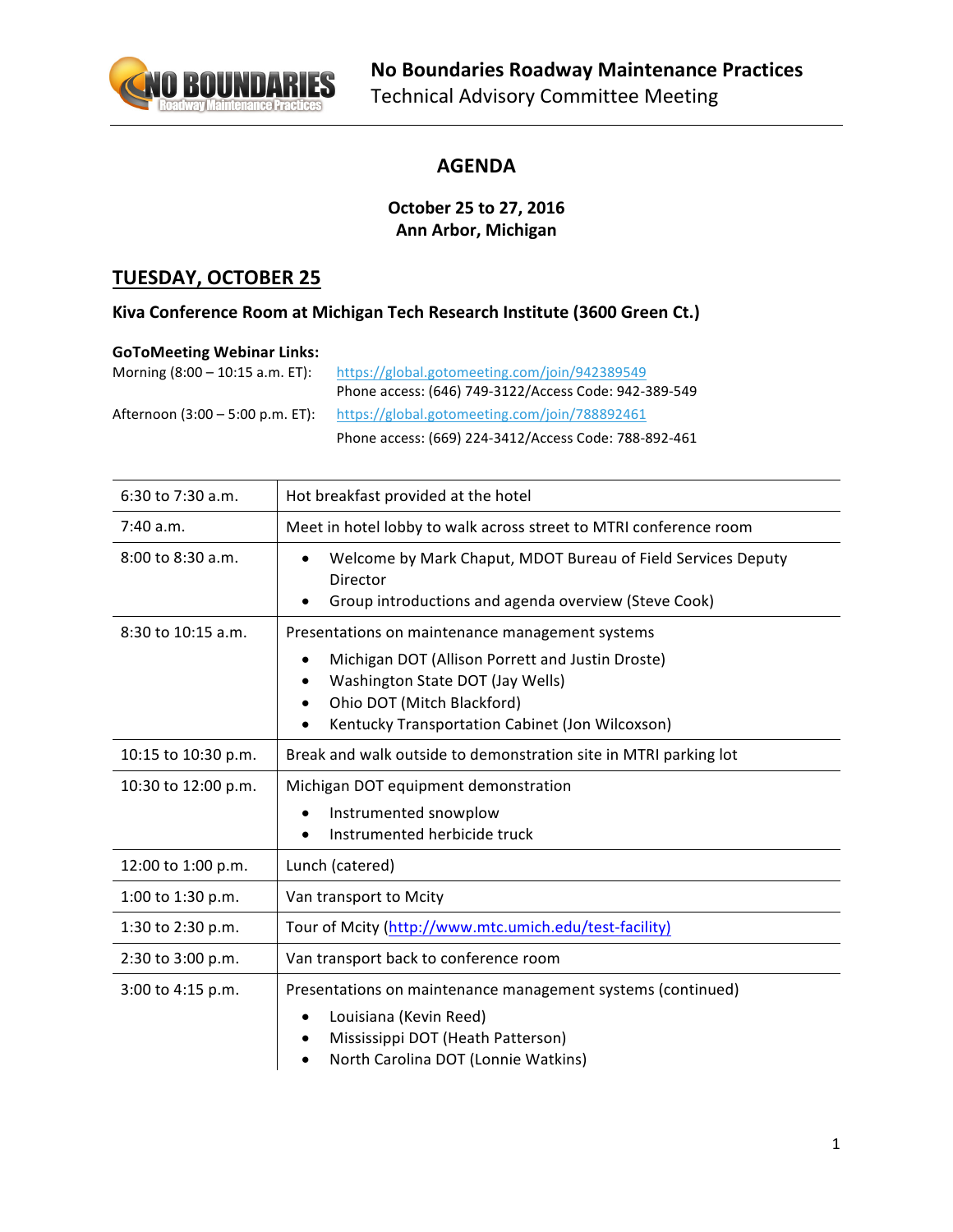## *TUESDAY, OCTOBER 25 (CONTINUED)*

| 4:15 to 5:00 p.m. | Maintenance management systems discussion                                                                                                                                                                                                       |  |
|-------------------|-------------------------------------------------------------------------------------------------------------------------------------------------------------------------------------------------------------------------------------------------|--|
|                   | Brief updates from remaining member agencies on their system status<br>$\bullet$<br>Results of national survey on maintenance management systems<br>$\bullet$<br>Potential opportunities/needs for technology transfer initiatives<br>$\bullet$ |  |
| 6:15 p.m.         | Meet in lobby, drive to dinner at The Original Cottage Inn (512 E. William St.)                                                                                                                                                                 |  |

## **WEDNESDAY, OCTOBER 26**

## **Kiva Conference Room at Michigan Tech Research Institute (3600 Green Ct.)**

#### **GoToMeeting Webinar Links:**

| Morning $(8:45 - 11:45 a.m. ET)$ : | https://global.gotomeeting.com/join/554759885                                   |
|------------------------------------|---------------------------------------------------------------------------------|
|                                    | Phone access: (872) 240-3212/Access Code: 554-759-885                           |
|                                    | Afternoon (12:45 – 5:00 p.m. ET): https://global.gotomeeting.com/join/216025693 |
|                                    | Phone access: (646) 749-3131/Access Code: 216-025-693                           |

| $6:30$ to $8:30$ a.m.  | Hot breakfast provided at the hotel                                                              |
|------------------------|--------------------------------------------------------------------------------------------------|
| 8:45a.m.               | Meet in MTRI conference room                                                                     |
|                        | Welcome, introductions and agenda overview                                                       |
| $8:45$ to $11:45$ a.m. | Unmanned Aerial Systems (UAS) presentation and demonstration                                     |
|                        | Michigan DOT (Steve Cook)<br>$\bullet$                                                           |
|                        | Michigan Tech Transportation Institute (Rick Dobson)                                             |
| 11:45 to 12:45 p.m.    | Lunch (catered)                                                                                  |
| 12:45 to 2:45 p.m.     | Unmanned Aerial Systems (continued)                                                              |
|                        | Minnesota DOT presentation on UASs (Sarah Sondag)                                                |
|                        | Michigan DOT presentation on Data, Usage, Analysis and Processing<br>٠<br>(DUAP) (Collin Castle) |
|                        | Additional sharing of member agency experiences/challenges with UASs                             |
|                        | Discussion on use of UASs for data collection and applications                                   |
|                        | development                                                                                      |
| 2:45 to 3:00 p.m.      | <b>Break</b>                                                                                     |
| 3:00 to 5:00 p.m.      | New member presentations (program overview/innovations highlight)                                |
|                        | Connecticut DOT (Rich Reagan)<br>٠                                                               |
|                        | Louisiana DOT (Kevin Reed)<br>$\bullet$                                                          |
|                        | Virginia DOT (Steve McNeely)                                                                     |
|                        | Wisconsin DOT (Scott Bush)                                                                       |
| 6:15 p.m.              | Meet in lobby, drive to dinner at Grizzly Peak Brewing Company<br>(112 W. Washington)            |